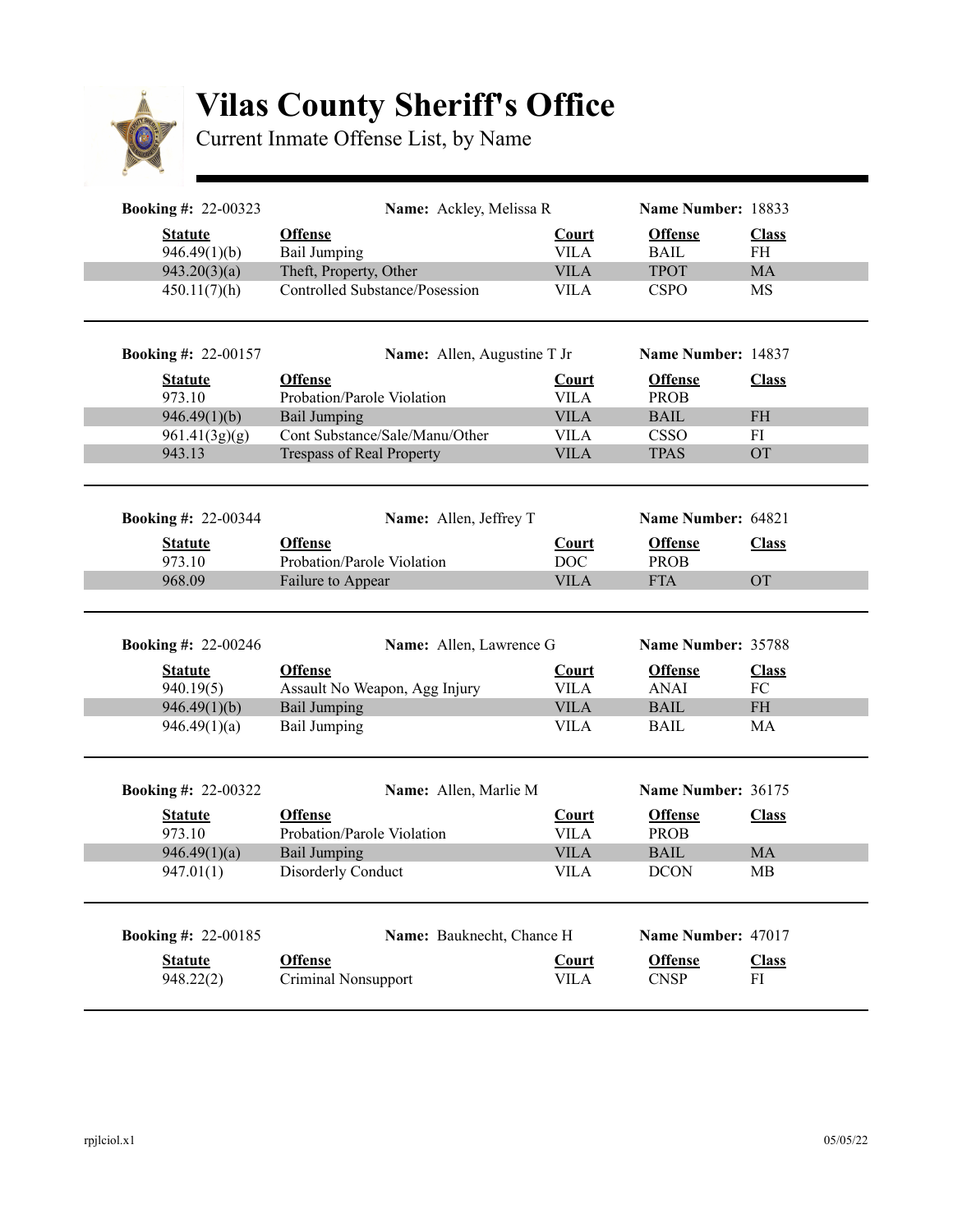| <b>Booking #: 22-00230</b>  | Name: Bauman, Jeffery J Jr                   |                             | Name Number: 75721            |                    |
|-----------------------------|----------------------------------------------|-----------------------------|-------------------------------|--------------------|
| <b>Statute</b>              | <b>Offense</b>                               | <b>Court</b>                | <b>Offense</b>                | <b>Class</b>       |
| 946.49(1)(b)                | <b>Bail Jumping</b>                          | <b>VILA</b>                 | <b>BAIL</b>                   | FH                 |
| 961.41(3g)(am)              | <b>Controlled Substance/Posession</b>        | <b>VILA</b>                 | <b>CSPO</b>                   | ${\rm FI}$         |
| 961.573                     | Cont Subst/Posess Paraphenalia               | <b>VILA</b>                 | <b>CSPP</b>                   | MC                 |
| 973.10                      | Probation/Parole Violation                   | <b>VILA</b>                 | <b>PROB</b>                   | <b>OT</b>          |
|                             |                                              |                             |                               |                    |
| <b>Booking #: 22-00190</b>  | Name: Beson, Mary L                          |                             | Name Number: 45360            |                    |
| <b>Statute</b>              | <b>Offense</b>                               | <b>Court</b>                | <b>Offense</b>                | <b>Class</b>       |
| 973.10                      | Probation/Parole Violation                   | <b>DOC</b>                  | <b>PROB</b>                   |                    |
| 946.49(1)(b)                | <b>Bail Jumping</b>                          | <b>VILA</b>                 | <b>BAIL</b>                   | <b>FH</b>          |
| <b>Booking #: 22-00007</b>  | Name: Broeffle, Edmond S                     |                             | Name Number: 83441            |                    |
| <b>Statute</b>              | <b>Offense</b>                               | <b>Court</b>                | <b>Offense</b>                | <b>Class</b>       |
| 973.10                      | Probation/Parole Violation                   | <b>VILA</b>                 | <b>PROB</b>                   |                    |
|                             |                                              |                             |                               |                    |
| <b>Booking #: 22-00100</b>  | Name: Burgess, Randy J                       |                             | Name Number: 108490           |                    |
| <b>Statute</b>              | <b>Offense</b>                               | <b>Court</b>                | <b>Offense</b>                | <b>Class</b>       |
| 961.573(3)(a)               | Cont Substance/Sale/Manu/Other               | <b>VILA</b>                 | <b>CSSO</b>                   | FH                 |
| 961.41(3g)(g)               | Cont Substance/Sale/Manu/Other               | <b>VILA</b>                 | <b>CSSO</b>                   | FI                 |
| 973.10                      | Probation/Parole Violation                   | <b>DOC</b>                  | <b>PROB</b>                   | <b>OT</b>          |
| <b>Booking #: 20-00978</b>  | Name: Burnett, Jonas S                       |                             | Name Number: 65569            |                    |
|                             |                                              |                             |                               |                    |
| <b>Statute</b><br>948.02(2) | <b>Offense</b><br>Force Sex Aslt, Rape       | <b>Court</b><br><b>VILA</b> | <b>Offense</b><br><b>SAFR</b> | <b>Class</b><br>FB |
| 943.20(3)(c)                | Theft, Property, Other                       | <b>VILA</b>                 | <b>TPOT</b>                   | ${\rm FC}$         |
| 943.20(3)(c)                | Theft, Property, Other                       | <b>VILA</b>                 | <b>TPOT</b>                   | FC                 |
| 961.41(1)(hm)1              | Cont Subst/Sale/Manu/Marijuana               | <b>VILA</b>                 | <b>CSSM</b>                   | $\rm FF$           |
| 946.49(1)(b)                | <b>Bail Jumping</b>                          | <b>VILA</b>                 | <b>BAIL</b>                   | <b>FH</b>          |
| 943.23(3m)                  | Theft, Vehicle: Other Type                   | <b>VILA</b>                 | <b>TVOT</b>                   | MA                 |
| 946.41                      | Resisting/Interfering w/Police               | <b>VILA</b>                 | <b>RIPO</b>                   | MA                 |
| <b>Booking #: 22-00339</b>  | Name: Burns, Andrew J                        |                             | Name Number: 105550           |                    |
|                             |                                              |                             |                               |                    |
| <b>Statute</b><br>973.10    | <b>Offense</b><br>Probation/Parole Violation | <b>Court</b><br><b>DOC</b>  | <b>Offense</b><br><b>PROB</b> | <b>Class</b>       |
| <b>Booking #: 22-00238</b>  | Name: Chapman, Lynn E                        |                             | Name Number: 16153            |                    |
|                             |                                              |                             |                               |                    |
| <b>Statute</b>              | <b>Offense</b>                               | <b>Court</b>                | <b>Offense</b>                | <b>Class</b>       |
| 946.49(1)(b)                | <b>Bail Jumping</b>                          | <b>VILA</b>                 | <b>BAIL</b>                   | FH                 |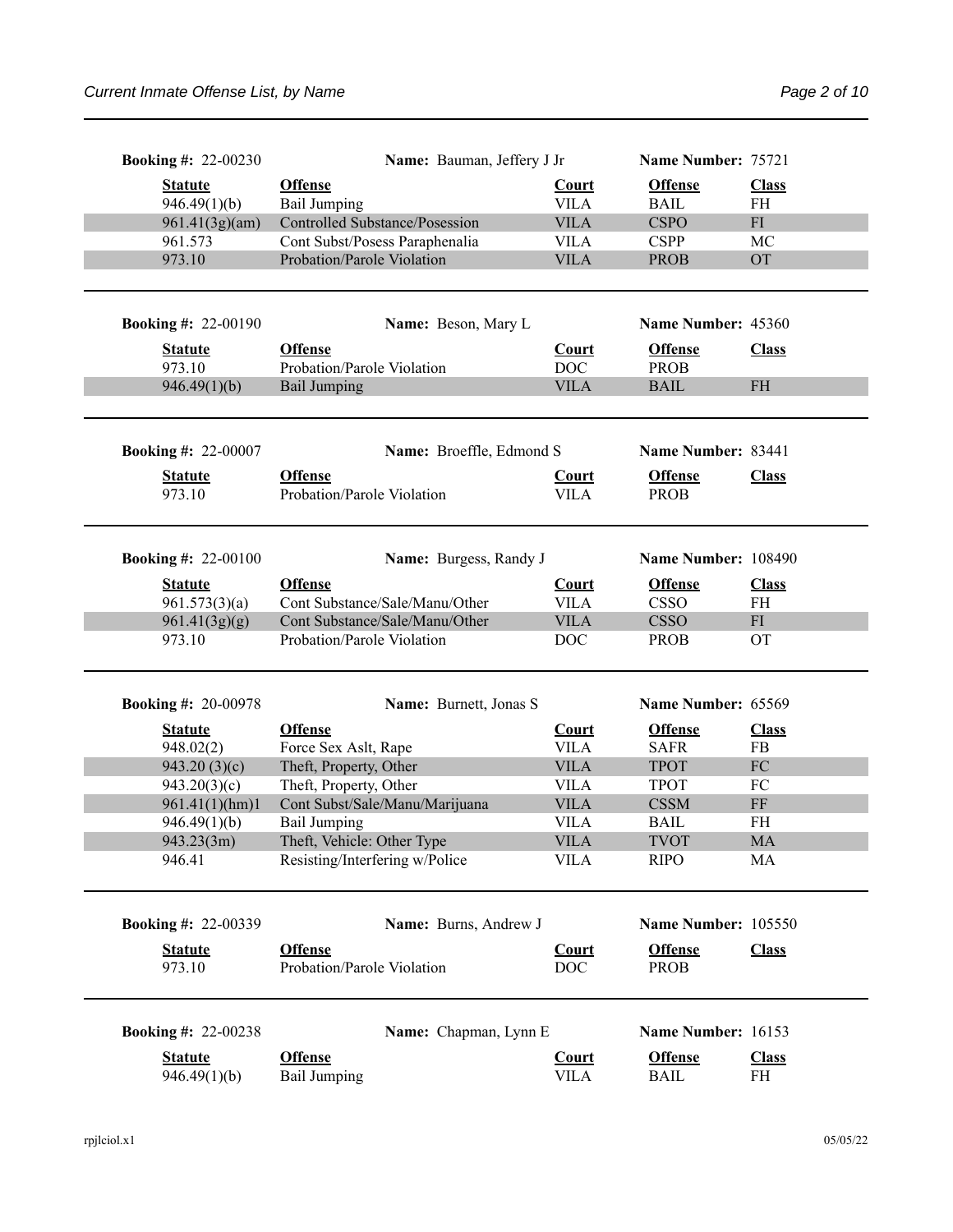| <b>Statute</b>             | <b>Offense</b>                               | Court                       | <b>Offense</b>                | <b>Class</b>              |
|----------------------------|----------------------------------------------|-----------------------------|-------------------------------|---------------------------|
| 943.50                     | Theft, Property, Shoplifting                 | <b>VILA</b>                 | <b>TPSH</b>                   | <b>MA</b>                 |
| 785.03                     | <b>Obstructing Justice</b>                   | <b>VILA</b>                 | <b>OBST</b>                   | <b>ME</b>                 |
| 973.10                     | Probation/Parole Violation                   | <b>DOC</b>                  | <b>PROB</b>                   | <b>OT</b>                 |
| <b>Booking #: 21-01114</b> | Name: Chosa, Edward J Jr                     |                             | Name Number: 16164            |                           |
| <b>Statute</b>             | <b>Offense</b>                               | <b>Court</b>                | <b>Offense</b>                | <b>Class</b>              |
| 973.10                     | Probation/Parole Violation                   | <b>VILA</b>                 | <b>PROB</b>                   |                           |
| 940.19(2)                  | Assault No Weapon, Agg Injury                | <b>VILA</b>                 | <b>ANAI</b>                   | ${\rm FC}$                |
| 941.29(1m)(a)              | Weapons Offense                              | <b>VILA</b>                 | <b>WOFF</b>                   | FG                        |
| 940.235(1)                 | Assault, Other Weapon                        | <b>VILA</b>                 | <b>AOWP</b>                   | <b>FH</b>                 |
| 947.01(1)                  | Disorderly Conduct                           | <b>VILA</b>                 | <b>DCON</b>                   | MB                        |
| 961.573                    | Cont Subst/Posess Paraphenalia               | <b>VILA</b>                 | <b>CSPP</b>                   | MC                        |
| 968.075(2)                 | Domestic Violence Offense                    | <b>VILA</b>                 | <b>FAMF</b>                   | <b>OT</b>                 |
| <b>Booking #: 21-01131</b> | Name: Crowe, Bart R                          |                             | Name Number: 59716            |                           |
|                            |                                              |                             |                               |                           |
| <b>Statute</b><br>968.09   | <b>Offense</b>                               | Court<br><b>VILA</b>        | <b>Offense</b>                | <b>Class</b><br><b>OT</b> |
|                            | Failure to Appear                            |                             | <b>FTA</b>                    |                           |
| <b>Booking #: 22-00342</b> | Name: Dolski, Jason A                        |                             | Name Number: 102850           |                           |
|                            |                                              |                             |                               |                           |
| <b>Statute</b><br>973.10   | <b>Offense</b><br>Probation/Parole Violation | Court<br><b>VILA</b>        | <b>Offense</b><br><b>PROB</b> | <b>Class</b>              |
| $346.63(1)(a)-1$           | <b>DUI</b> Alcohol or Drugs                  | <b>TRBL</b>                 | <b>DUI</b>                    | <b>MA</b>                 |
| <b>Booking #: 22-00268</b> | Name: Frank, Tashina M                       |                             | Name Number: 104647           |                           |
|                            |                                              |                             |                               |                           |
| <b>Statute</b><br>973.10   | <b>Offense</b><br>Probation/Parole Violation | <b>Court</b><br><b>VILA</b> | <b>Offense</b><br><b>PROB</b> | <b>Class</b>              |
|                            |                                              |                             |                               |                           |
| <b>Booking #: 21-01039</b> | Name: Hamann, Scott G                        |                             | Name Number: 98550            |                           |
| <b>Statute</b>             | <b>Offense</b>                               | <b>Court</b>                | <b>Offense</b>                | <b>Class</b>              |
| 946.49(1)(b)               | <b>Bail Jumping</b>                          | <b>VILA</b>                 | <b>BAIL</b>                   | FH                        |
| $346.63(1)(a)-6$           | <b>DUI</b> Alcohol or Drugs                  | <b>VILA</b>                 | <b>DUI</b>                    | MA                        |
| 946.41                     | Resisting/Interfering w/Police               | <b>VILA</b>                 | <b>RIPO</b>                   | MA                        |
| 961.41(3g)(e)              | Cont Subst/Posession Marijuana               | <b>VILA</b>                 | <b>CSPM</b>                   | MB                        |
| <b>Booking #: 22-00327</b> | Name: Herrera, Stewart L                     |                             | Name Number: 156799           |                           |
|                            |                                              |                             |                               |                           |
| <b>Statute</b>             | <b>Offense</b>                               | Court                       | <b>Offense</b>                | <b>Class</b>              |
| 0001                       | Not Classified                               | <b>SHA</b>                  | NC                            |                           |
| $346.63(1)(a)-4$           | <b>DUI</b> Alcohol or Drugs                  | <b>VILA</b>                 | DUI                           | MA                        |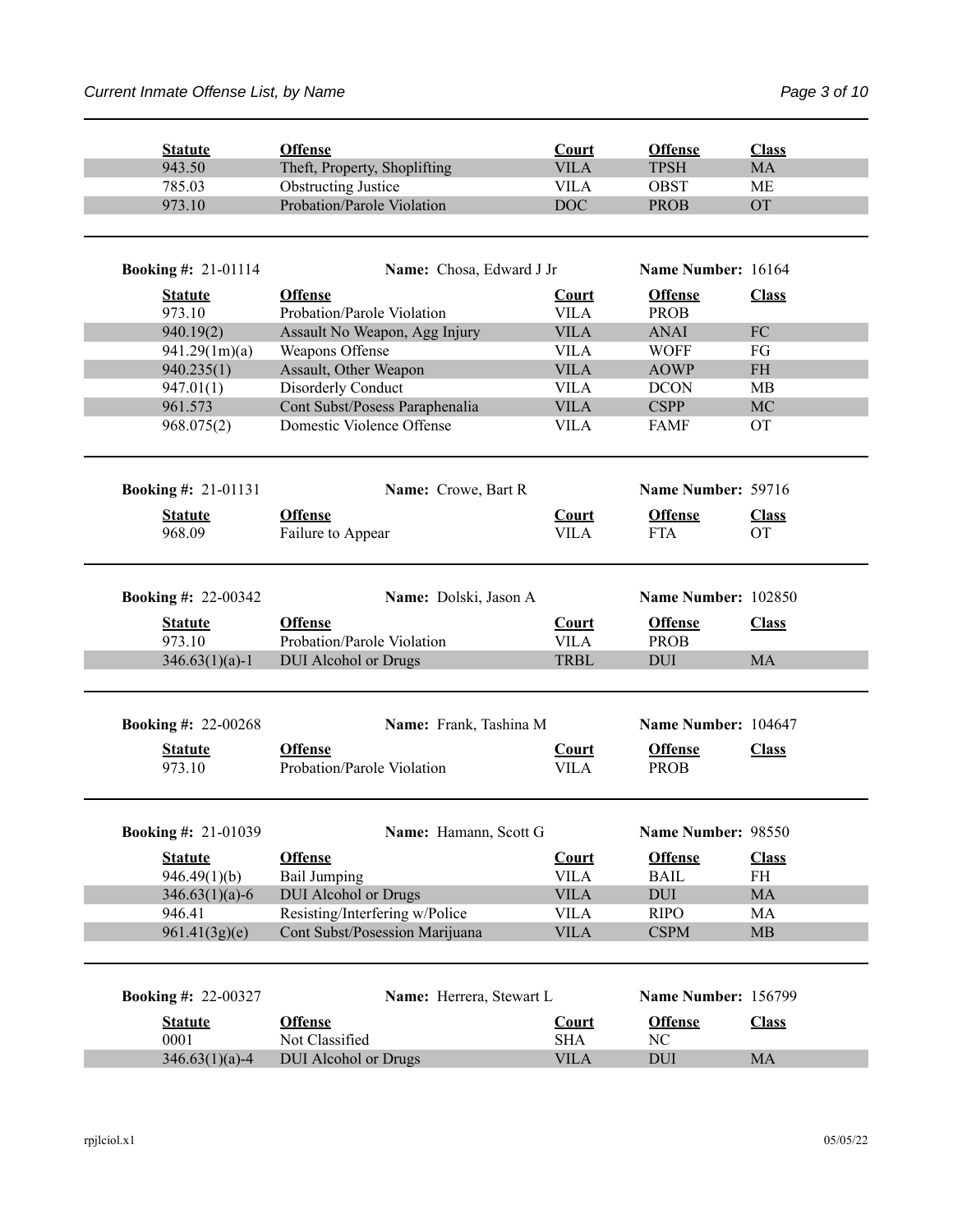| <b>Booking #: 21-01071</b>                   | Name: Hitter, Danielle K                      |                             | Name Number: 101946           |                           |
|----------------------------------------------|-----------------------------------------------|-----------------------------|-------------------------------|---------------------------|
| <b>Statute</b><br>$346.63(1)(a)-4$           | <b>Offense</b><br><b>DUI</b> Alcohol or Drugs | <b>Court</b><br><b>VILA</b> | <b>Offense</b><br><b>DUI</b>  | <b>Class</b><br><b>FH</b> |
| 946.49(1)(b)                                 | <b>Bail Jumping</b>                           | <b>VILA</b>                 | <b>BAIL</b>                   | <b>FH</b>                 |
|                                              |                                               |                             |                               |                           |
| <b>Booking #: 22-00345</b>                   | Name: Hoeft, Justin J                         |                             | Name Number: 38489            |                           |
| <b>Statute</b><br>973.10                     | <b>Offense</b><br>Probation/Parole Violation  | Court<br>DOC                | <b>Offense</b><br><b>PROB</b> | <b>Class</b>              |
| $346.63(1)(a)-1$                             | <b>DUI</b> Alcohol or Drugs                   | <b>VILA</b>                 | <b>DUI</b>                    | <b>MA</b>                 |
| $346.63(1)(a)-1$                             | DUI Alcohol or Drugs                          | <b>VILA</b>                 | <b>DUI</b>                    | MA                        |
| <b>Booking #: 22-00081</b>                   | Name: Jacoby, Garrett P                       |                             | Name Number: 152021           |                           |
| <b>Statute</b><br>973.10                     | <b>Offense</b><br>Probation/Parole Violation  | Court<br><b>VILA</b>        | <b>Offense</b><br><b>PROB</b> | <b>Class</b><br><b>FD</b> |
| <b>Booking #: 21-01003</b>                   | Name: Johnson, Dustin A                       |                             | Name Number: 64038            |                           |
| <b>Statute</b><br>946.49(1)(a)               | <b>Offense</b><br><b>Bail Jumping</b>         | <b>Court</b><br><b>VILA</b> | <b>Offense</b><br><b>BAIL</b> | <b>Class</b><br>MA        |
| 947.01(1)                                    | Disorderly Conduct                            | <b>VILA</b>                 | <b>DCON</b>                   | MB                        |
| 968.075(2)                                   | Domestic Violence Offense                     | <b>VILA</b>                 | <b>FAMF</b>                   | <b>OT</b>                 |
| <b>Booking #: 22-00213</b>                   | Name: Johnson, Michael S                      |                             | Name Number: 156413           |                           |
| <b>Statute</b>                               | <b>Offense</b>                                | <b>Court</b>                | <b>Offense</b>                | <b>Class</b>              |
| 973.10                                       | Probation/Parole Violation                    | <b>DOC</b>                  | <b>PROB</b>                   |                           |
| 961.41(3g)(dm)                               | Cont Subst/Posess Synthetics                  | <b>VILA</b>                 | <b>CSPS</b>                   | <b>FE</b>                 |
| 961.48(2)                                    | Cont Subst/Posession Marijuana                | <b>VILA</b>                 | <b>CSPM</b>                   | <b>FN</b>                 |
| 961.573                                      | Cont Subst/Posess Paraphenalia                | <b>VILA</b>                 | <b>CSPP</b>                   | MC                        |
| <b>Booking #: 22-00088</b>                   | Name: Joles, Matthew D                        |                             | Name Number: 153844           |                           |
| <b>Statute</b><br>939.05                     | <b>Offense</b><br>Parties to Crime            | <b>Court</b><br><b>VILA</b> | <b>Offense</b><br><b>PTAC</b> | <b>Class</b><br>FE        |
| 961.41(1m)(e)1                               | Cont Substance/Sale/Manu/Other                | <b>VILA</b>                 | <b>CSSO</b>                   | $\rm FF$                  |
| 961.41(3g)(e)                                | Cont Subst/Posession Marijuana                | <b>VILA</b>                 | <b>CSPM</b>                   | MB                        |
|                                              | Cont Subst/Posess Paraphenalia                | <b>VILA</b>                 | <b>CSPP</b>                   | MC                        |
| 961.573                                      |                                               |                             |                               |                           |
|                                              |                                               |                             |                               |                           |
|                                              | Name: La Barge, John L                        |                             | Name Number: 126087           |                           |
| <b>Booking #: 21-01038</b><br><b>Statute</b> | <b>Offense</b>                                | <b>Court</b>                | <b>Offense</b>                | <b>Class</b>              |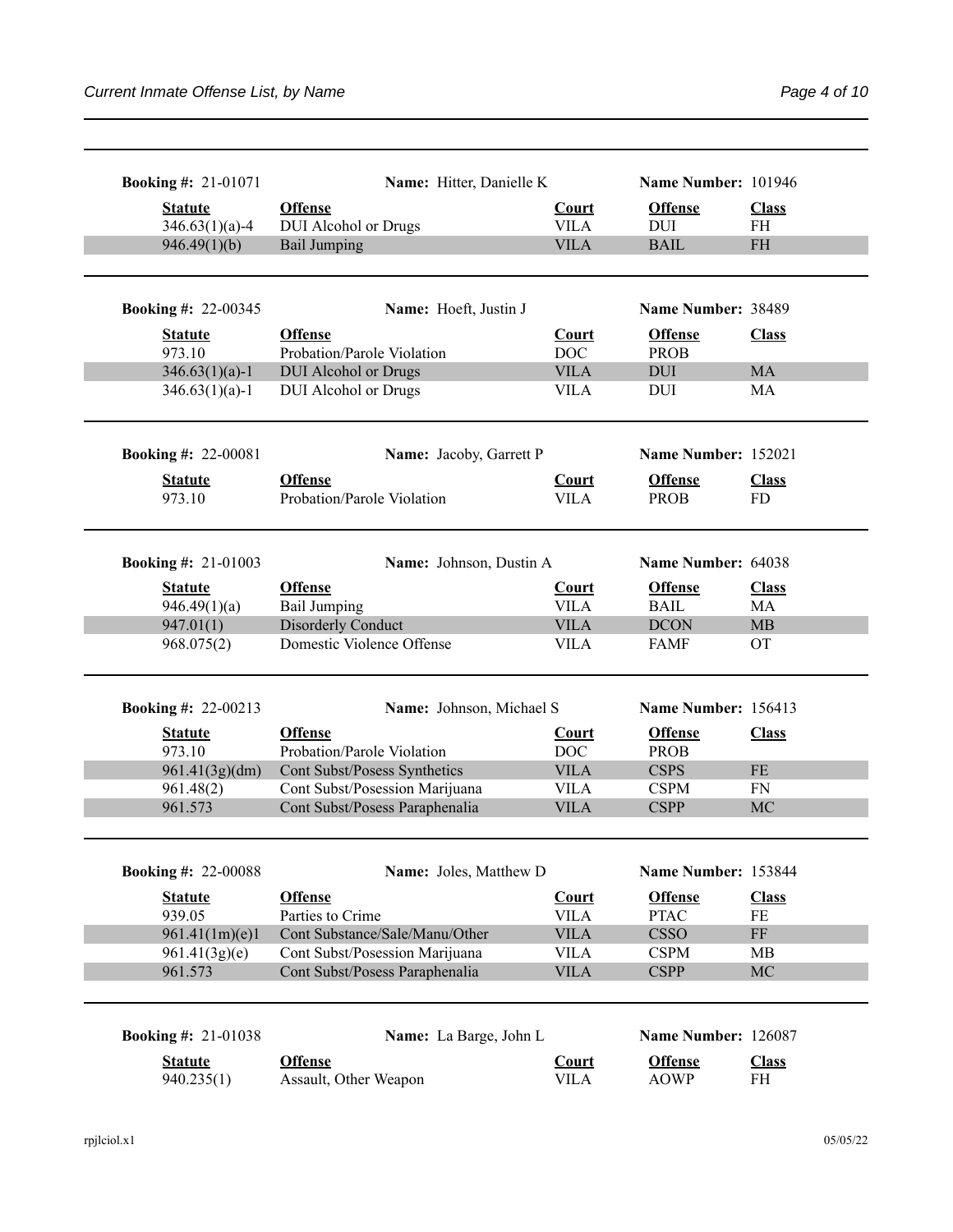| <b>Statute</b>               | <b>Offense</b>                                                          | Court                      | <b>Offense</b>             | <b>Class</b>                      |
|------------------------------|-------------------------------------------------------------------------|----------------------------|----------------------------|-----------------------------------|
| 940.19(1)                    | Assault, Simple                                                         | <b>VILA</b>                | <b>ASIM</b>                | MA                                |
| 947.01(1)                    | Disorderly Conduct                                                      | <b>VILA</b>                | <b>DCON</b>                | <b>MB</b>                         |
| 968.075(2)                   | Domestic Violence Offense                                               | <b>VILA</b>                | <b>FAMF</b>                | <b>OT</b>                         |
| <b>Booking #: 22-00017</b>   | Name: La Palm, Jeremy L                                                 |                            | Name Number: 67758         |                                   |
|                              |                                                                         |                            |                            |                                   |
| <b>Statute</b><br>0001       | <b>Offense</b>                                                          | <b>Court</b>               | <b>Offense</b><br>NC       | <b>Class</b>                      |
|                              | Not Classified                                                          | <b>LANG</b>                |                            |                                   |
| 946.49(1)(b)                 | <b>Bail Jumping</b>                                                     | <b>VILA</b>                | <b>BAIL</b>                | $\ensuremath{\mathsf{FH}}\xspace$ |
| 946.41(1)                    | Resisting/Interfering w/Police                                          | <b>VILA</b>                | <b>RIPO</b>                | MA                                |
| 961.573(1)                   | Cont Subst/Posess Paraphenalia                                          | <b>VILA</b>                | <b>CSPP</b>                | MC                                |
| <b>Booking #: 21-00492</b>   | Name: Lemmons, Michael R                                                |                            | Name Number: 26450         |                                   |
| <b>Statute</b>               | <b>Offense</b>                                                          | Court                      | <b>Offense</b>             | <b>Class</b>                      |
| 961.41(1x)                   | Cont Substance/Sale/Manu/Other                                          | <b>VILA</b>                | <b>CSSO</b>                | <b>FD</b>                         |
| 961.41(1)(a)                 | Cont Subst/Sale/Manu Synthetic                                          | <b>VILA</b>                | <b>CSSS</b>                | <b>FE</b>                         |
| 961.41(1m)(e)1               | Cont Substance/Sale/Manu/Other                                          | <b>VILA</b>                | <b>CSSO</b>                | FF                                |
| 946.49(1)(b)                 | <b>Bail Jumping</b>                                                     | <b>VILA</b>                | <b>BAIL</b>                | <b>FH</b>                         |
| 343.44(1)(b)                 | Traffic Offense                                                         | <b>VILA</b>                | <b>TOFF</b>                | MS                                |
| 973.10                       | Probation/Parole Violation                                              | <b>DOC</b>                 | <b>PROB</b>                | <b>OT</b>                         |
| <b>Booking #: 21-00974</b>   | Name: Lloyd, Scott K                                                    |                            | Name Number: 36590         |                                   |
| <b>Statute</b>               | <b>Offense</b>                                                          | <b>Court</b>               | <b>Offense</b>             | <b>Class</b>                      |
| 946.49(1)(a)                 | <b>Bail Jumping</b>                                                     | <b>VILA</b>                | <b>BAIL</b>                | MA                                |
| 813.12(8)                    | <b>Obstructing Justice</b>                                              | <b>VILA</b>                | <b>OBST</b>                | MC                                |
| <b>Booking #: 22-00332</b>   | Name: Mann, Megan M                                                     |                            | Name Number: 9888          |                                   |
| <b>Statute</b>               | <b>Offense</b>                                                          | <b>Court</b>               | <b>Offense</b>             | <b>Class</b>                      |
| 946.49(1)(b)                 | <b>Bail Jumping</b>                                                     | <b>VILA</b>                | <b>BAIL</b>                | <b>FH</b>                         |
| 946.49(1)(a)                 | <b>Bail Jumping</b>                                                     | <b>VILA</b>                | <b>BAIL</b>                | <b>MA</b>                         |
| 968.09                       | Failure to Appear                                                       | <b>VILA</b>                | <b>FTA</b>                 | OT                                |
| <b>Booking #: 22-00307</b>   | Name: Mayo, Codi L                                                      |                            | Name Number: 56490         |                                   |
| <b>Statute</b>               | <b>Offense</b>                                                          | Court                      | <b>Offense</b>             | <b>Class</b>                      |
|                              | Probation/Parole Violation                                              | <b>VILA</b>                | <b>PROB</b>                |                                   |
|                              |                                                                         |                            |                            |                                   |
| 973.10                       |                                                                         |                            |                            |                                   |
| 961.41(3g)(am)<br>961.573(1) | <b>Controlled Substance/Posession</b><br>Cont Subst/Posess Paraphenalia | <b>VILA</b><br><b>VILA</b> | <b>CSPO</b><br><b>CSPP</b> | FI<br>MC                          |

**Booking #:** 22-00212 **Name:** Mayo, Rachel L **Name Number:** 76013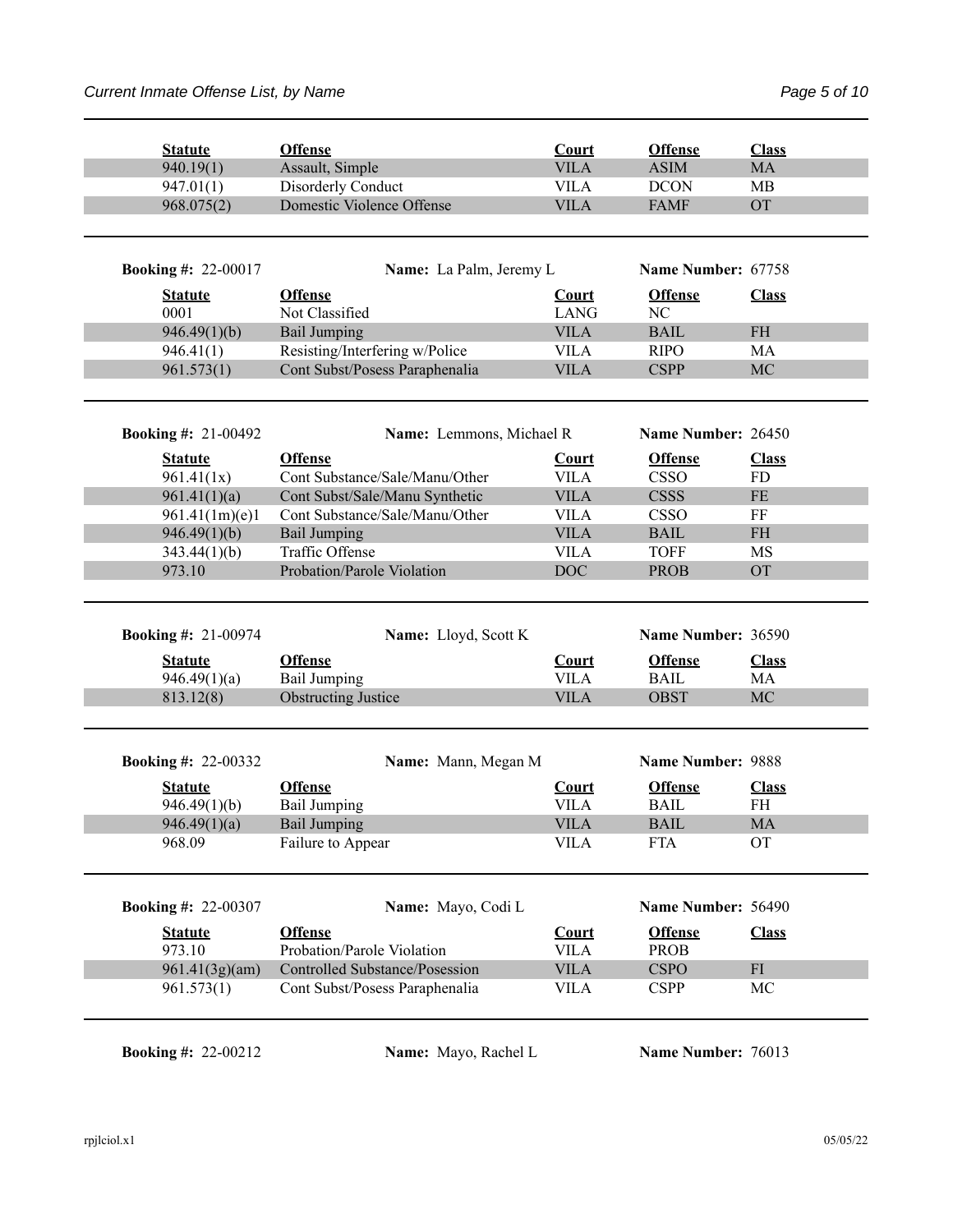| <b>Statute</b>                   | <b>Offense</b><br><b>Bail Jumping</b>          | Court<br><b>VILA</b>        | <b>Offense</b><br><b>BAIL</b> | <b>Class</b><br><b>FH</b>         |
|----------------------------------|------------------------------------------------|-----------------------------|-------------------------------|-----------------------------------|
| 946.49(1)(b)<br>961.573(3)(a)    | Cont Substance/Sale/Manu/Other                 | <b>VILA</b>                 | <b>CSSO</b>                   | $\ensuremath{\mathsf{FH}}\xspace$ |
| 961.573(1)                       | Cont Subst/Posess Paraphenalia                 | <b>VILA</b>                 | <b>CSPP</b>                   | MC                                |
| <b>Booking #: 22-00254</b>       | Name: Meshigaud, Dennis E                      |                             | Name Number: 44546            |                                   |
| <b>Statute</b>                   | <b>Offense</b>                                 | <b>Court</b>                | <b>Offense</b>                | <b>Class</b>                      |
| 346.04(3)                        | <b>Obstructing Justice</b>                     | <b>VILA</b>                 | <b>OBST</b>                   | FE                                |
| 946.49(1)(b)                     | <b>Bail Jumping</b>                            | <b>VILA</b>                 | <b>BAIL</b>                   | <b>FH</b>                         |
| 946.41                           | Resisting/Interfering w/Police                 | <b>VILA</b>                 | <b>RIPO</b>                   | MA                                |
| 961.573(1)                       | Cont Subst/Posess Paraphenalia                 | <b>VILA</b>                 | <b>CSPP</b>                   | MC                                |
| 968.09                           | Failure to Appear                              | <b>VILA</b>                 | <b>FTA</b>                    | <b>OT</b>                         |
| <b>Booking #: 22-00269</b>       | Name: Miller, Joseph R                         |                             | Name Number: 87925            |                                   |
|                                  | <b>Offense</b>                                 |                             | <b>Offense</b>                |                                   |
| <b>Statute</b><br>973.10         | Probation/Parole Violation                     | Court<br><b>DOC</b>         | <b>PROB</b>                   | <b>Class</b>                      |
| 968.09                           |                                                | <b>VILA</b>                 | <b>FTA</b>                    | <b>OT</b>                         |
|                                  | Failure to Appear                              |                             |                               |                                   |
| <b>Booking #: 21-00041</b>       | Name: Murillo, Trenton L                       |                             | Name Number: 149068           |                                   |
| <b>Statute</b><br>961.41(3g)(dm) | <b>Offense</b><br>Cont Subst/Posess Synthetics | Court<br><b>VILA</b>        | <b>Offense</b><br><b>CSPS</b> | <b>Class</b><br>FE                |
| 961.41(1m)(e)1                   | Cont Substance/Sale/Manu/Other                 | <b>VILA</b>                 | <b>CSSO</b>                   | $\rm FF$                          |
| 961.48(2)                        | Cont Subst/Posession Marijuana                 | <b>VILA</b>                 | <b>CSPM</b>                   | <b>FN</b>                         |
| 961.573                          | Cont Subst/Posess Paraphenalia                 | <b>VILA</b>                 | <b>CSPP</b>                   | MC                                |
| <b>Booking #: 21-01076</b>       | Name: Nevill, Elizabeth M                      |                             | Name Number: 124780           |                                   |
| <b>Statute</b><br>946.49(1)(b)   | <b>Offense</b><br><b>Bail Jumping</b>          | <b>Court</b><br><b>VILA</b> | <b>Offense</b><br><b>BAIL</b> | <b>Class</b><br><b>FH</b>         |
| $346.63(1)(a)-4$                 | <b>DUI</b> Alcohol or Drugs                    | <b>VILA</b>                 | <b>DUI</b>                    | <b>MA</b>                         |
|                                  |                                                |                             |                               |                                   |
| <b>Booking #: 22-00016</b>       | Name: Parnewicz, Allison R                     |                             | Name Number: 54655            |                                   |
| <b>Statute</b><br>973.10         | <b>Offense</b><br>Probation/Parole Violation   | Court<br>DOC                | <b>Offense</b><br><b>PROB</b> | <b>Class</b>                      |
| 961.573(3)(a)                    | Cont Substance/Sale/Manu/Other                 | <b>VILA</b>                 | <b>CSSO</b>                   | $\rm FH$                          |
| 961.573(1)                       | Cont Subst/Posess Paraphenalia                 | <b>VILA</b>                 | <b>CSPP</b>                   | MC                                |
| <b>Booking #: 22-00277</b>       |                                                |                             | Name Number: 81266            |                                   |
|                                  |                                                |                             |                               |                                   |
|                                  | Name: Paulick, Justin G                        |                             |                               |                                   |
| <b>Statute</b><br>973.07         | <b>Offense</b><br>Failure to Pay               | <b>Court</b><br><b>VILA</b> | <b>Offense</b><br><b>FTP</b>  | <b>Class</b><br>OT                |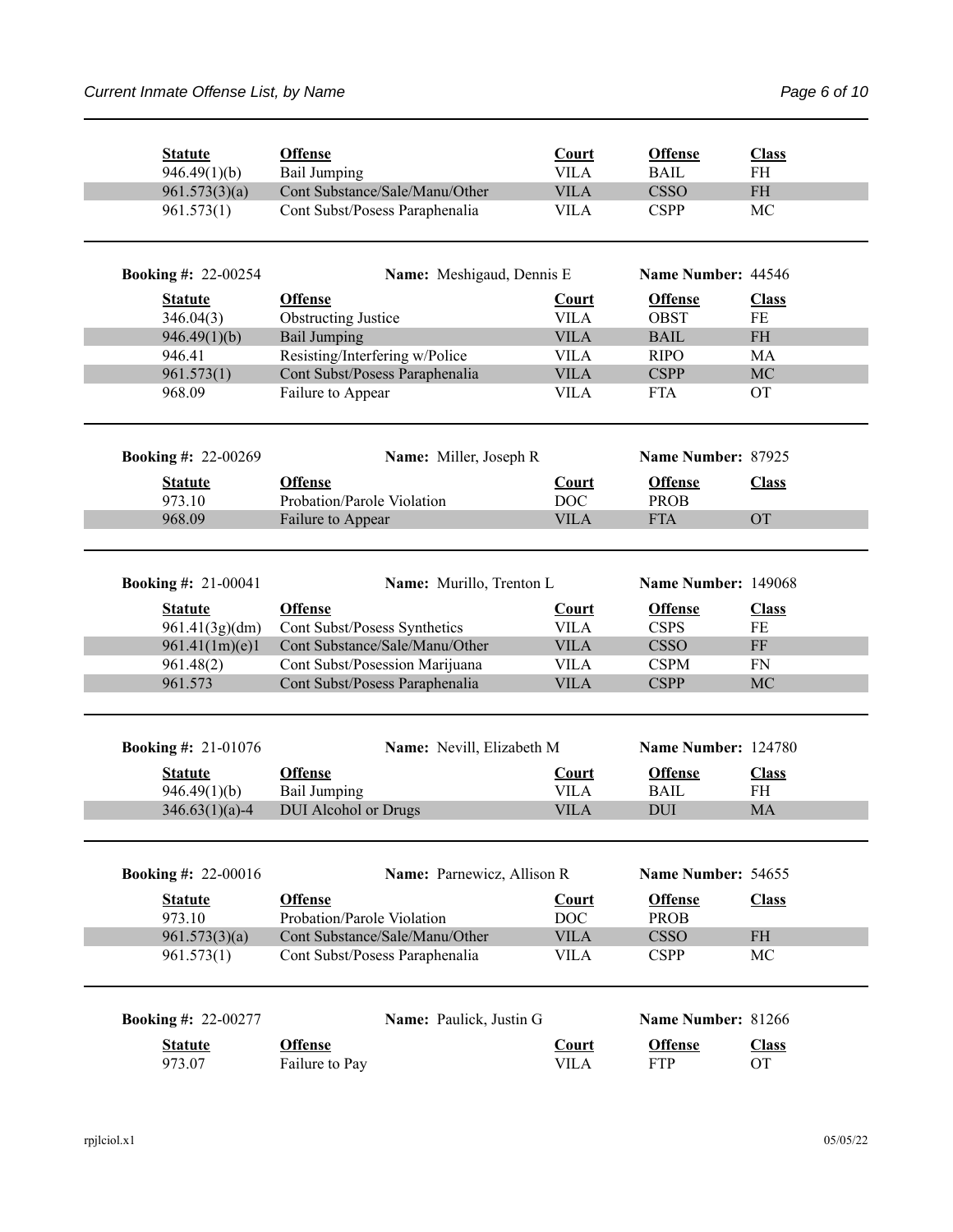| <b>Booking #: 22-00098</b> | Name: Perry, Dean A                                          |                            | Name Number: 3988             |              |
|----------------------------|--------------------------------------------------------------|----------------------------|-------------------------------|--------------|
| <b>Statute</b>             | <b>Offense</b>                                               | Court                      | <b>Offense</b>                | <b>Class</b> |
| 973.10                     | Probation/Parole Violation                                   | <b>VILA</b>                | <b>PROB</b>                   |              |
| 946.49(1)(b)               | <b>Bail Jumping</b>                                          | <b>VILA</b>                | <b>BAIL</b>                   | <b>FH</b>    |
| 943.01                     | Destruct/Damage/Vandalize Prop                               | <b>VILA</b>                | <b>VAND</b>                   | MA           |
| 947.01(1)                  | Disorderly Conduct                                           | <b>VILA</b>                | <b>DCON</b>                   | <b>MB</b>    |
| 968.075(2)                 | Domestic Violence Offense                                    | <b>VILA</b>                | <b>FAMF</b>                   | <b>OT</b>    |
| <b>Booking #: 22-00057</b> | Name: Peterson, Phillip B                                    |                            | Name Number: 19788            |              |
| <b>Statute</b>             | <b>Offense</b>                                               | <b>Court</b>               | <b>Offense</b>                | <b>Class</b> |
| 973.10                     | Probation/Parole Violation                                   | <b>DOC</b>                 | <b>PROB</b>                   | <b>OT</b>    |
| <b>Booking #: 21-00812</b> | Name: Pitts, Jarrod W                                        |                            | Name Number: 8746             |              |
| <b>Statute</b>             | <b>Offense</b>                                               | Court                      | <b>Offense</b>                | <b>Class</b> |
| 973.10                     | Probation/Parole Violation                                   | <b>VILA</b>                | <b>PROB</b>                   |              |
| 948.22(2)                  | <b>Criminal Nonsupport</b>                                   | <b>VILA</b>                | <b>CNSP</b>                   | FI           |
| $346.63(1)(a)-6$           | <b>DUI</b> Alcohol or Drugs                                  | <b>VILA</b>                | <b>DUI</b>                    | MA           |
|                            |                                                              |                            |                               |              |
| <b>Booking #: 22-00324</b> | Name: Poupart, Sierra L                                      |                            | Name Number: 97832            |              |
| <b>Statute</b>             | <b>Offense</b>                                               | <b>Court</b>               | <b>Offense</b>                | <b>Class</b> |
| 946.49(1)(a)               | <b>Bail Jumping</b>                                          | <b>VILA</b>                | <b>BAIL</b>                   | MA           |
| <b>Booking #: 22-00087</b> | Name: Sanchez, Alanna J                                      |                            | Name Number: 10085            |              |
| <b>Statute</b>             | <b>Offense</b>                                               | <b>Court</b>               | <b>Offense</b>                | <b>Class</b> |
| 961.41(1m)(e)3             | Cont Substance/Sale/Manu/Other                               | <b>VILA</b>                | <b>CSSO</b>                   | <b>FD</b>    |
| 939.05                     | Parties to Crime                                             | <b>VILA</b>                | <b>PTAC</b>                   | <b>FE</b>    |
| 968.09                     | Failure to Appear                                            | VILA                       | <b>FTA</b>                    | <b>OT</b>    |
| <b>Booking #: 22-00021</b> | Name: Smith, Robert J Jr                                     |                            | Name Number: 1694             |              |
| <b>Statute</b>             | <b>Offense</b><br>Probation/Parole Violation                 | <b>Court</b>               | <b>Offense</b><br><b>PROB</b> | <b>Class</b> |
| 973.10<br>940.19(5)        |                                                              | <b>DOC</b>                 |                               | ${\rm FC}$   |
|                            | Assault No Weapon, Agg Injury<br>Assault, Other Weapon       | <b>VILA</b><br><b>VILA</b> | <b>ANAI</b><br><b>AOWP</b>    | FH           |
| 940.235(1)                 | <b>Bail Jumping</b>                                          | <b>VILA</b>                | <b>BAIL</b>                   | $\rm FH$     |
|                            |                                                              |                            |                               |              |
| 946.49(1)(b)               |                                                              |                            |                               |              |
| 961.41(3g)(g)              | Cont Substance/Sale/Manu/Other                               | <b>VILA</b>                | <b>CSSO</b>                   | FI           |
| 940.19(1)                  | Assault, Simple                                              | <b>VILA</b>                | <b>ASIM</b>                   | MA           |
| 947.01(1)                  | Disorderly Conduct                                           | <b>VILA</b>                | <b>DCON</b>                   | MB           |
| 961.573(1)<br>785.03       | Cont Subst/Posess Paraphenalia<br><b>Obstructing Justice</b> | <b>VILA</b><br><b>VILA</b> | <b>CSPP</b><br>OBST           | MC<br>МE     |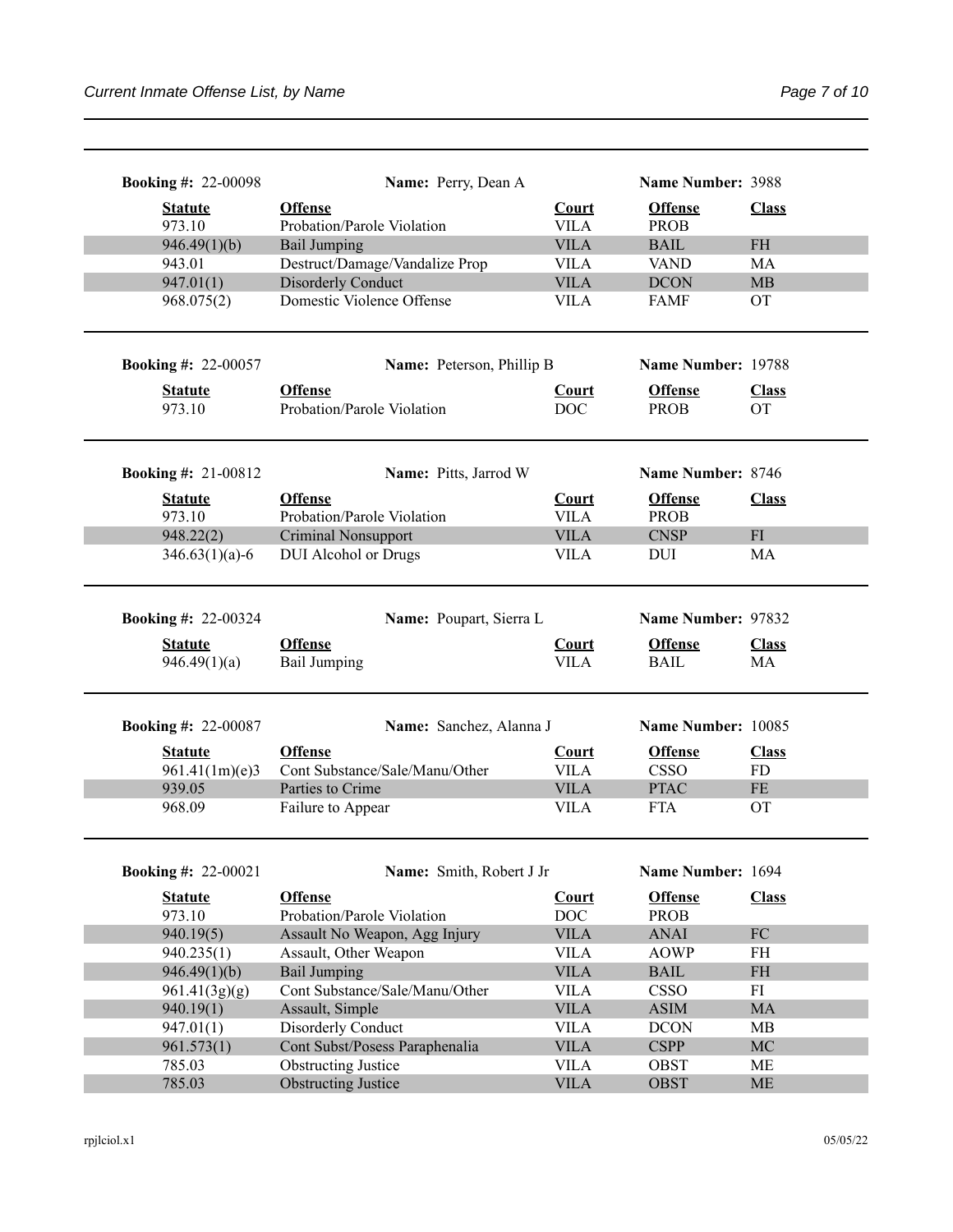| <b>Statute</b>             | <b>Offense</b>                 | Court        | <b>Offense</b>     | <b>Class</b> |
|----------------------------|--------------------------------|--------------|--------------------|--------------|
| 785.03                     | <b>Obstructing Justice</b>     | <b>VILA</b>  | <b>OBST</b>        | <b>ME</b>    |
| 968.075(2)                 | Domestic Violence Offense      | <b>VILA</b>  | <b>FAMF</b>        | <b>OT</b>    |
| <b>Booking #: 22-00167</b> | Name: Smith, Virgil H          |              | Name Number: 1244  |              |
| <b>Statute</b>             | <b>Offense</b>                 | <b>Court</b> | <b>Offense</b>     | <b>Class</b> |
| 0001                       | Not Classified                 |              | NC                 |              |
| 973.10                     | Probation/Parole Violation     | <b>DOC</b>   | <b>PROB</b>        |              |
| 968.09                     | Failure to Appear              | <b>VILA</b>  | <b>FTA</b>         | <b>OT</b>    |
| <b>Booking #: 22-00209</b> | Name: Soulier, Wenonah L       |              | Name Number: 51060 |              |
| <b>Statute</b>             | <b>Offense</b>                 | <b>Court</b> | <b>Offense</b>     | <b>Class</b> |
| 0001                       | Not Classified                 | ONB1         | NC                 |              |
| 973.10                     | Probation/Parole Violation     | <b>VILA</b>  | <b>PROB</b>        |              |
| 0001                       | Not Classified                 | <b>PRIC</b>  | NC                 | <b>OT</b>    |
| 0001                       | Not Classified                 | <b>RACI</b>  | NC                 | <b>OT</b>    |
| 968.09                     | Failure to Appear              | <b>VILA</b>  | <b>FTA</b>         | <b>OT</b>    |
| 968.09                     | Failure to Appear              | <b>VILA</b>  | <b>FTA</b>         | <b>OT</b>    |
|                            |                                |              |                    |              |
| <b>Booking #: 21-01044</b> | Name: St Germaine, Francesca A |              | Name Number: 19967 |              |
| <b>Statute</b>             | <b>Offense</b>                 | Court        | <b>Offense</b>     | <b>Class</b> |
| $346.63(1)(a)-6$           | <b>DUI</b> Alcohol or Drugs    | <b>VILA</b>  | DUI                | MA           |
| 343.44(1)(b)               | <b>Traffic Offense</b>         | <b>VILA</b>  | <b>TOFF</b>        | <b>MS</b>    |
| 973.10                     | Probation/Parole Violation     | <b>DOC</b>   | <b>PROB</b>        | 00           |
| <b>Booking #: 22-00237</b> | Name: Stenberg, James R        |              | Name Number: 87181 |              |
|                            |                                |              |                    |              |
| <b>Statute</b>             | <b>Offense</b>                 | <b>Court</b> | <b>Offense</b>     | <b>Class</b> |
| 0001                       | Not Classified                 | ONB1         | NC                 |              |
| 973.10                     | Probation/Parole Violation     | <b>VILA</b>  | <b>PROB</b>        |              |
| 940.19(1)                  | Assault, Simple                | <b>VILA</b>  | <b>ASIM</b>        | MA           |
| 943.01                     | Destruct/Damage/Vandalize Prop | <b>VILA</b>  | <b>VAND</b>        | MA           |
| 943.50                     | Theft, Property, Shoplifting   | <b>VILA</b>  | <b>TPSH</b>        | MA           |
| 946.49(1)(a)               | <b>Bail Jumping</b>            | <b>VILA</b>  | <b>BAIL</b>        | $\rm MA$     |
| 946.49(1)(a)               | <b>Bail Jumping</b>            | <b>VILA</b>  | <b>BAIL</b>        | MA           |
| 785.03                     | <b>Obstructing Justice</b>     | <b>VILA</b>  | <b>OBST</b>        | <b>ME</b>    |
| 968.075(2)                 | Domestic Violence Offense      | <b>VILA</b>  | <b>FAMF</b>        | <b>OT</b>    |
| <b>Booking #: 21-00684</b> | Name: Stone, Trent N           |              | Name Number: 3151  |              |
| <b>Statute</b>             | <b>Offense</b>                 | Court        | <b>Offense</b>     | <b>Class</b> |
| 973.10                     | Probation/Parole Violation     | <b>VILA</b>  | <b>PROB</b>        |              |
| 940.19(5)                  | Assault No Weapon, Agg Injury  | <b>VILA</b>  | <b>ANAI</b>        | ${\rm FC}$   |
| 939.63(1)                  | Weapons Offense                | <b>VILA</b>  | <b>WOFF</b>        | FN           |
|                            |                                |              |                    |              |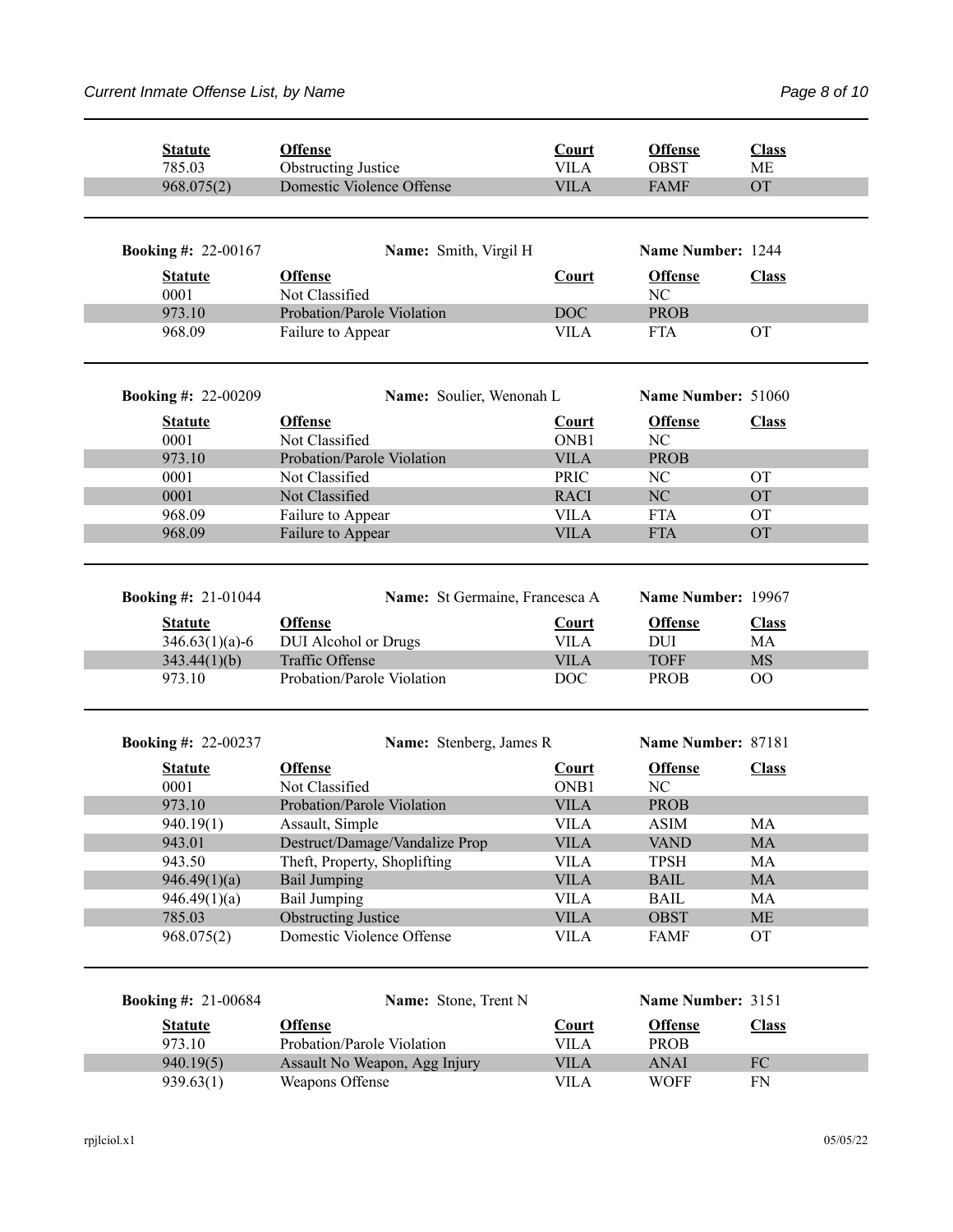| <b>Statute</b>                  | <b>Offense</b>                           | Court                       | <b>Offense</b>                   | <b>Class</b>              |
|---------------------------------|------------------------------------------|-----------------------------|----------------------------------|---------------------------|
| 943.01                          | Destruct/Damage/Vandalize Prop           | <b>VILA</b>                 | <b>VAND</b>                      | <b>MA</b>                 |
| 947.01(1)                       | Disorderly Conduct                       | <b>VILA</b>                 | <b>DCON</b>                      | MВ                        |
| 943.13                          | <b>Trespass of Real Property</b>         | <b>VILA</b>                 | <b>TPAS</b>                      | <b>OT</b>                 |
|                                 |                                          |                             |                                  |                           |
| <b>Booking #: 22-00263</b>      | Name: Sunn, Ayla D                       |                             | Name Number: 56727               |                           |
| <b>Statute</b>                  | <b>Offense</b>                           | <b>Court</b>                | <b>Offense</b>                   | <b>Class</b>              |
| 968.09                          | Failure to Appear                        | <b>VILA</b>                 | <b>FTA</b>                       | <b>OT</b>                 |
| <b>Booking #:</b> $21-01112$    | Name: Teal, Nicholas J                   |                             | Name Number: 154987              |                           |
| <b>Statute</b>                  | <b>Offense</b>                           | <b>Court</b>                | <b>Offense</b>                   | <b>Class</b>              |
| 973.10                          | Probation/Parole Violation               | <b>VILA</b>                 | <b>PROB</b>                      |                           |
| 961.41(1m)(e)4                  | Cont Substance/Sale/Manu/Other           | <b>VILA</b>                 | <b>CSSO</b>                      | FC                        |
| 961.41(1m)(h)2                  | Cont Subst/Sale/Manu/Marijuana           | <b>VILA</b>                 | <b>CSSM</b>                      | <b>FH</b>                 |
| 961.41(3g)(am)                  | <b>Controlled Substance/Posession</b>    | <b>VILA</b>                 | <b>CSPO</b>                      | FI                        |
| 961.573                         | Cont Subst/Posess Paraphenalia           | <b>VILA</b>                 | <b>CSPP</b>                      | MC                        |
| 450.11(7)(h)                    | Controlled Substance/Posession           | <b>VILA</b>                 | <b>CSPO</b>                      | <b>MS</b>                 |
| <b>Booking #: 22-00333</b>      | Name: Thoms Bent, Jacob D                |                             | Name Number: 60778               |                           |
| <b>Statute</b><br>0001          | <b>Offense</b><br>Not Classified         | <b>Court</b><br><b>MARA</b> | <b>Offense</b><br>N <sub>C</sub> | <b>Class</b>              |
|                                 |                                          |                             |                                  |                           |
| <b>Booking #: 22-00325</b>      | Name: Thoms-Bent, Julian J               |                             | Name Number: 74822               |                           |
| <b>Statute</b><br>968.09        | <b>Offense</b><br>Failure to Appear      | <b>Court</b><br><b>VILA</b> | <b>Offense</b><br><b>FTA</b>     | <b>Class</b><br><b>OT</b> |
| <b>Booking #: 22-00139</b>      | Name: Tipler, Randell W                  |                             | Name Number: 153817              |                           |
| <b>Statute</b><br>943.21(1m)(a) | <b>Offense</b><br>Theft, Property, Other | Court<br><b>VILA</b>        | <b>Offense</b><br><b>TPOT</b>    | <b>Class</b><br>MA        |
| 946.49(1)(a)                    | <b>Bail Jumping</b>                      | <b>VILA</b>                 | <b>BAIL</b>                      | MA                        |
| <b>Booking #: 22-00108</b>      | Name: Towne, Sara M                      |                             | Name Number: 8493                |                           |
| <b>Statute</b>                  | <b>Offense</b>                           | <b>Court</b>                | <b>Offense</b>                   | <b>Class</b>              |
| 948.21(2)(g)                    | Child Abuse or Neglect                   | <b>VILA</b>                 | <b>CHAN</b>                      |                           |
| 973.10                          | Probation/Parole Violation               |                             | PROB                             |                           |
| 961.41(1m)(e)1                  | Cont Substance/Sale/Manu/Other           | <b>VILA</b>                 | <b>CSSO</b>                      | FF                        |
| 961.573(3)(a)                   | Cont Substance/Sale/Manu/Other           | <b>VILA</b>                 | <b>CSSO</b>                      | $\rm FH$                  |